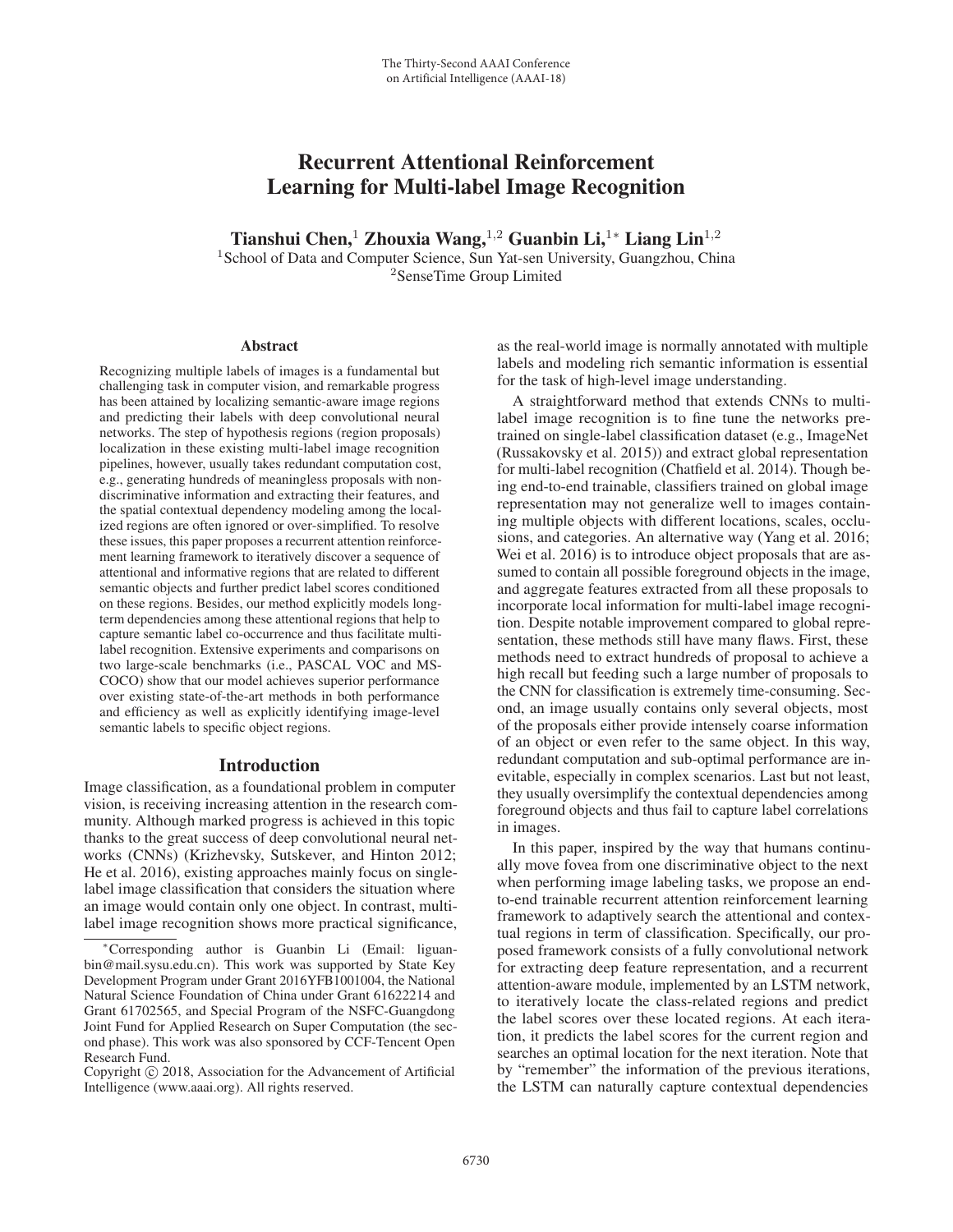among the attentional regions, which is also a key factor that facilitates multi-label recognition (Zhang et al. 2016). During training, we formulate it as a sequential decisionmaking problem, and introduce reinforcement learning similar to previous visual attention models (Mnih et al. 2014; Ba, Mnih, and Kavukcuoglu 2014), where the action is searching the attentional location of each glimpse and performing classification on attentional regions, the state is the features regarding the current regions as well as the information of previous iteration, and the reward measures the classification correctness. In this way, the proposed framework is trained with merely image-level labels in an end-to-end fashion, requiring no explicit object bounding boxes.

To the best of our knowledge, this is the first paper that introduces recurrent attentional mechanism with deep reinforcement learning into generic multi-label image classification. Compared to the recent hypothesis-regions-based multi-label recognition methods, our proposed method not only enjoys better computational efficiency and higher classification accuracy, but also provides a semantic-aware object discovery mechanism based on merely image-level labels. Experimental results on two large-scale benchmarks (PAS-CAL VOC and MS-COCO) demonstrate the superiority of our proposed method against state-of-the-art algorithms. We also conduct experiments to extensively evaluate and discuss the contribution of the crucial components.

## Related Work

We review the related works according to two main research streams: multi-label image recognition and visual attention networks.

## Multi-label image recognition

Recent progress on single-label image classification is made based on the deep convolutional neural networks (CNNs)(Krizhevsky, Sutskever, and Hinton 2012; Simonyan and Zisserman 2014; He et al. 2016) that learn powerful visual representation via stacking multiple nonlinear transformations. Several works have also adapted these singlelabel classification networks to multi-label image recognition (Sharif Razavian et al. 2014; Simonyan and Zisserman 2014; Yang et al. 2016; Wei et al. 2016; Wang et al. 2016). For example, Razavian et al. (Sharif Razavian et al. 2014) extract off-the-shelf features using Alex-Net pre-trained on the ImageNet dataset and train an SVM classifier for each category. Chatfield et al. (Chatfield et al. 2014) fine-tune the network using the target multi-label dataset to learn more domain-specific features, which helps to boost the classification accuracy. Gong et al. (Gong et al. 2013) explore training the CNN via various losses to tackle this problem and comes to a conclusion that the weighted approximate ranking loss can return the best performance. However, these methods treat the labels in the image independently and fail to capture semantic label co-occurrence. Instead, there are a series of works resorting to graphical models to capture pairwise label correlations, including Conditional Random Field (Ghamrawi and McCallum 2005), Dependency Network (Guo and Gu 2011), and co-occurrence matrix (Xue et al. 2011). Most

recently, Wang et al. (Wang et al. 2016) formulate a CNN-RNN framework to jointly characterize the semantic label dependency and the image-label relevance. Zhu et al. (Zhu et al. 2017) further propose a Spatial Regularization Network that generates class-related attention maps and captures both spatial and semantic label dependencies via simple learnable convolutions.

The works mentioned above mainly consider the global representation of the whole image. However, a classifier trained using the global representation may not be optimal for multi-label image recognition, since they not only ignore the relationship between semantic labels and local image regions but also are vulnerable to the non-informative background. To address this problem, recent works (Yang et al. 2016; Wei et al. 2016) extract object proposals as the informative regions and aggregate local features on these regions for multi-label recognition. More concretely, Wei et al. (Wei et al. 2016) propose a Hypotheses-CNN-Pooling framework, which makes predictions on each proposal and then aggregates all the predictions as the final output through categorywise max-pooling. Yang et al. (Yang et al. 2016) formulates the multi-label image recognition as a multi-class multiinstance problem and incorporates feature as well as label view information of the proposals for feature enhancement. Newest work (Zhang et al. 2016) also utilizes CNN-based proposals and simultaneously models label dependencies among the proposals. Despite jointly training the proposals and image classification, this method needs to additionally train the proposal generation component with the annotation of bounding boxes.

#### Visual attention networks

One drawback of the proposal-based methods is the necessary for extracting object proposals, preventing the model from end-to-end training (Wei et al. 2016; Yang et al. 2016) or requiring extra annotations of the bounding boxes (Zhang et al. 2016). Recently, visual attention networks have been intensively proposed to automatically mine the relevant and informative regions, which have benefited a broad range of vision tasks, including image recognition (Mnih et al. 2014; Ba, Mnih, and Kavukcuoglu 2014; Xiao et al. 2015), image captioning (Xu et al. 2015) and visual question answering (Xiong, Merity, and Socher 2016). These works usually design a recurrent neural network to iteratively search the attentional regions, which can be formulated as a sequential decision-making problem. Reinforcement learning technique is commonly introduced to optimize the sequential model with delayed reward. Specifically, (Mnih et al. 2014; Ba, Mnih, and Kavukcuoglu 2014) propose a recurrent attention model trained with reinforcement learning to attend the most relevant regions of the input image and demonstrate both accurate and efficient results on the digital classification task. However, it may not generalize well to multi-label classification for generic images as they are far more complex, and different objects undergo drastic changes in both scales and shapes. In this paper, we introduce the recurrent attention mechanism into generic multi-label image classification for locating attentional and contextual regions regarding classification and demonstrate it can still improve multi-label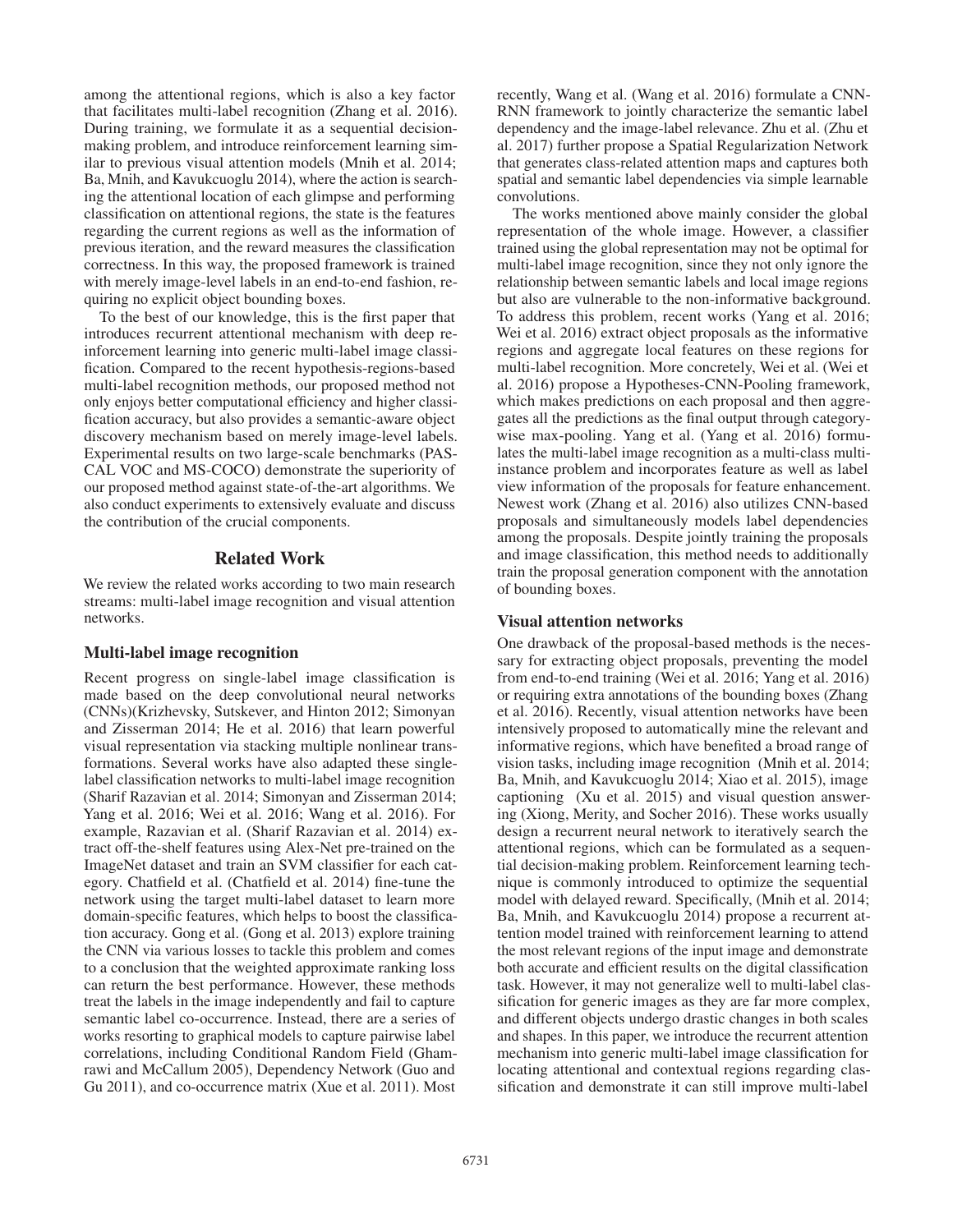

Figure 1: Overview of our proposed framework for multi-label image recognition. The input image is first fed to the VGG16 ConvNet and mapped to the feature maps  $f_I$ . At each iteration t, k regions are yielded at the center location  $l_t$  estimated from the previous iteration and corresponding fixed-size features are also extracted. An LSTM unit takes these features as well as the hidden state of the previous iteration as input to predict the scores for each region and searches the location for the next iteration. All the predicted scores are fused using the category-wise max-pooling to obtain the final label distribution. The framework is end-to-end trained using merely image-level labels using reinforcement learning techniques.

recognition in both accuracy and efficiency.

#### Proposed Method

Figure 1 illustrates an overview of the proposed method. Given an input image I, it is first resized to  $W \times H$  and fed into the VGG16 ConvNet (Simonyan and Zisserman 2014). The ConvNet processes on the whole image with multiple stacked convolutional layers to produce the feature maps  $f_I \in \mathcal{R}^{C \times W' \times H'}$ . Here, we use the feature maps from<br>the last convolutional layer (i.e., conv5.3). The core of our the last convolutional layer (i.e., conv5 3). The core of our proposed method is the recurrent attention-aware module that locates the attentional regions and predicts the label scores for these regions in an iterative manner. Finally, the scores over all attentional regions are fused to get the final label distribution. In the following context, we introduce this module in detail.

At iteration  $t$ , the agent first receives a location  $l_t$  computed at the previous iteration and extracts regions based on  $l_t$ . Previous works (Mnih et al. 2014) simply extract square patches centered at  $l_t$ . However, general objects undergo drastic changes in both shapes and scales, and thus directly extracting squre patches can hardly cover all these objects. Inspired by the anchor strategy proposed in (Ren et al. 2015), we yield k regions  $R_t = \{R_{tr}\}_{r=1}^k$  related to various scales<br>and aspect ratios centered at L and then extract the features and aspect ratios centered at  $l_t$  and then extract the features for all these regions:

$$
f_{tr} = \mathcal{G}(f_I, R_{tr}), r = 1, 2, \cdots, k,
$$
 (1)  
sists of a remaining operation that sense the region

where  $G$  consists of a cropping operation that crops the region  $R_{tr}$  on  $f_I$ , followed by a bilinear interpolation that maps the cropped feature maps to a fixed-size counterpart  $f_{tr}$ . Previous works (Mnih et al. 2014) crop the regions at original input image and apply CNN for repeatedly extracting features for each region, leading to a high computational burden. Instead, we apply the operation on the feature maps  $f_I$  to avoid repeating the convolutional processes that are computationally intensive, significantly improving the efficiency during both training and test stages. Once the features are extracted, the recurrent attention-aware module, implemented by an LSTM network (Hochreiter and Schmidhuber 1997), takes the hidden state of the previous iteration as well as the features of currently located regions as input, predicts the classification scores for each region and searches an optimal location for the next iteration, formulated as:

$$
\{a_{t1}, a_{t2}, \cdots, a_{tk}, l_{t+1}\} = \mathcal{T}_{\pi}(f_{t1}, f_{t2}, \cdots, f_{tk}, h_{t-1}; \theta)
$$
\n(2)

where  $\mathcal{T}_{\pi}(\cdot)$  represents the recurrent attention-aware module, and  $\theta$  denotes the network parameters.  $a_{tr}$  is the label score vector with respect to the region  $R_{tr}$ . The initial region is set as the whole image, so  $R_0$  has only one region, and it is merely used to determine the location  $l_1$ .

Category-wise max-pooling. The iterations are repeated for  $T + 1$  times, yielding  $T \times k$  label score vectors, i.e.,  ${a_{tr}}|t = 1, 2, \cdots, T; r = 1, 2, \cdots, k$ , where  $a_{tr}$  =  $\{a_{tr}^0, a_{tr}^1, \cdots, a_{tr}^{C-1}\}$  is the score vector of region  $R_{tr}$ <br>over C class labels. Following previous work (Wei et al. over  $\overrightarrow{C}$  class labels. Following previous work (Wei et al. 2016), we utilize the category-wise max-pooling operation to fuse these score vectors and obtain the final result  $a = \{a^0, a^1, \dots, a^{C-1}\}\$  via simply maximizing out the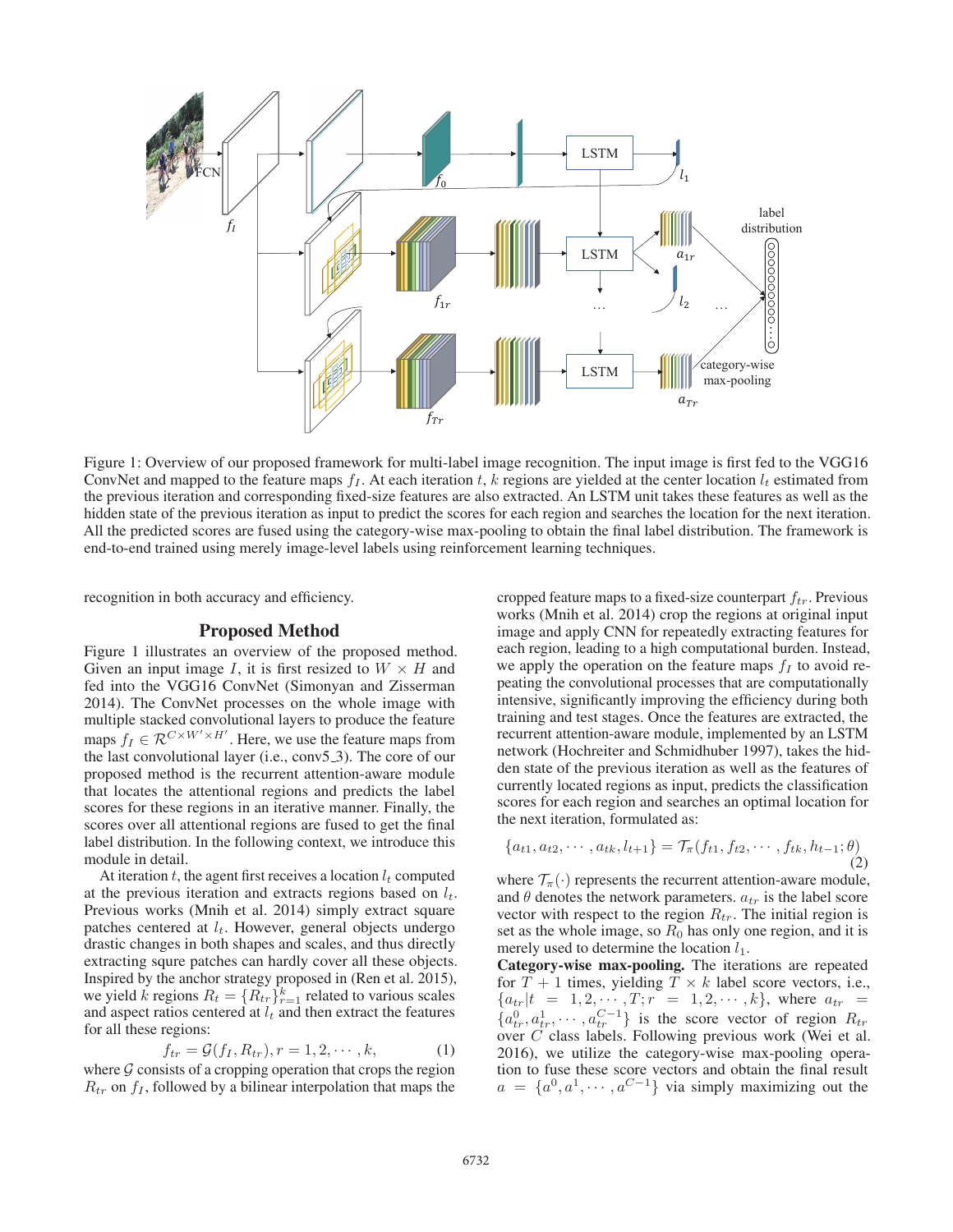scores over regions for each category, formulated as:

$$
a^{c} = \max(a_{11}^{c}, a_{12}^{c}, \dots, a_{Tk}^{c}), c = 0, 1, \dots, C - 1.
$$
 (3)

#### Recurrent attention-aware module

The recurrent attention-aware module iteratively predicts the label scores of the current regions and searches a most relevant location for the next iteration, which can be regarded as a sequential decision-making problem. At each iteration, it takes action to predict the label scores for the attended regions and searches an optimal location conditioned on the current states. After the action, the state is updated by a new hidden state and a newly attended location. The process is repeated until a maximum iteration is reached. In the end, the scores of all the located regions are fused to get the final label distribution, and a delayed global reward, which is computed based on this predicted result and the ground-truth labels, is employed to guide the agent training. We elaborate the involved states, actions and reward signal in the following.

**State.** The state  $s_t$  should provide sufficient information for the agent to make decisions. Concretely, it should encode the knowledge of the current environment and those of the previous iterations. To this end, it comprises two parts: 1) the features of the current regions (i.e.,  $\{f_{tr}\}_{r=1}^k$ ), which<br>is instrumental to classification and provides rich contexis instrumental to classification and provides rich contextual information to help the agent to mine more complemental and discriminative regions; 2) the hidden state of the previous iteration  $h_{t-1}$ , which encodes the information of the past iterations and updates over time via the LSTM module. Moreover, simultaneously considering the information of the previous iterations can also help to capture the contextual dependencies among all the glimpsed regions and labels. In this way, by sequentially observing the states  $s_t = \{f_{t1}, f_{t2}, \cdots, f_{tk}, h_{t-1}\}$ , the agent is capable of performing classification for the current regions and determining the next optimal location.

**Action.** Given the state  $s_t$ , the agent takes two actions: 1) performing classification on the current attentional regions; 2) searching an optimal location  $l_{t+1}$  over all possible locations  $\{l_{t+1} = (x, y)|0 \le x \le W', 0 \le y \le H'\}$  on the feature map  $f_t$ . As shown in figure 1, a fully-connected layer feature map  $f_I$ . As shown in figure 1, a fully-connected layer is utilized to map the extracted features  $f_{tr}$  to the semantic representation for each attended region. The LSTM unit takes the semantic representation and the hidden state of the previous iteration as input, and produces a new hidden state  $h_{tr}$ . Finally, the classification scores can be computed through a small classification network, denoted as:

$$
a_{tr} = f_{cls}(h_{tr}; \theta_{cls}), r = 1, 2, \cdots, k,
$$
 (4)

where the classification network  $f_{cls}(\cdot)$  is implemented by a fully-connected layer with  $\theta_{cls}$  being its parameters. For the fully-connected layer, with  $\theta_{cls}$  being its parameters. For the localization action, all the hidden states are first averaged to get a final hidden state, denoted as  $h_t = \frac{1}{k} \sum_r h_{tr}$ . Then the agent builds a gaussian distribution  $P(l_{t+1} | f_{t+2}(h_t; \theta_{t+1}) | \sigma)$ agent builds a gaussian distribution  $P(l_{t+1}|f_{loc}(h_t;\theta_{loc}), \sigma)$ .<br>In this equation  $f_{tot}(h_t;\theta_{loc})$  the localization network out-In this equation,  $f_{loc}(h_t; \theta_{loc})$ , the localization network output, is set as the mean value of the distribution, and  $\sigma$  is its standard deviation and is empirically set as 0.11. Similarly, the localization network  $f_{loc}(\cdot)$  is also implemented by a

fully-connected layer parameterized by  $\theta_{loc}$ . At iteration t, the agent selects the localization action  $l_{t+1}$  by randomly drawing a location over the probability distribution.

Reward. After executing the actions at each iteration, the agent updates the state and receives a reward signal. For the task of multi-label image recognition, it is desired to aggregate the predictions over all located regions for counting the reward, since each region is expected to be associated with one semantic label. Thus, we define a delayed reward assignment mechanism based on the final aggregated result. For a sample with n ground-truth labels, its label set is  $g =$  $\{l_1^2, l_2^2, \cdots, l_n^2\}$ . We then sort the predicted scores and obtain<br>the predicted label set  $p = \{l_1^p, l_2^p, \cdots, l_n^p\}$  with top-*n* scores.<br>The reward at iteration t is defined as:  $g_1^g, g_2^g, \dots, g_n^g$ . We then sort the predicted scores and obtain enredicted label set  $n = \{l_1^p, l_2^p, \dots, l_p^p\}$  with ton-*n* scores  $\frac{i}{1}, \frac{l_2^*}{2}$ efine The reward at iteration  $t$  is defined as:

$$
r_t = \begin{cases} \frac{|g \cap p|}{n} & t = T\\ 0 & t < T \end{cases} \tag{5}
$$

where  $|\cdot|$  is the cardinality of the set. We aim to maximize the sum of the discounted rewards:

$$
R = \sum_{t=1}^{T} \gamma^{t-1} r_t \tag{6}
$$

where  $\gamma$  is the discount factor. We set  $\gamma$  as 1 in our exper-<br>iments and the total reward is  $R = r_T$ . In this work, we iments, and the total reward is  $R = r<sub>T</sub>$ . In this work, we utilize the reward to guide the agent to search the optimal actions.

## **Optimization**

At the training stage, in addition to defining the similar classification loss with (Yang et al. 2016), we take the delayed reward assignment into account for optimizing the region localization policy, leading to a hybrid objective function for model training. In the experiments, the model is trained with the hybrid loss in an end-to-end manner.

Formally, the agent needs to learn a policy  $\pi((a_t, l_{t+1})|S_t; \theta)$ , which predicts a distribution over actions for the current iteration based on the sequence of past observations and actions taken by the agent, i.e.,  $S_t = R_0, l_1, R_1, a_1, l_2, \cdots, R_t$ . To this end, we define the objective function to maximize the expectation of the reward, expressed as:

$$
\mathcal{J}(\theta) = \mathbb{E}_{P(S_T;\theta)}[R].\tag{7}
$$

where  $P(S_T; \theta)$  is the distribution over all possible interaction sequences and it is dependent on the policy Inspired by tion sequences, and it is dependent on the policy. Inspired by the work (Mnih et al. 2014), we leverage the REINFORCE algorithm (Williams 1992) from the reinforcement learning community to estimate the gradient for backpropagation. Specifically, it utilizes sample approximation to compute the gradients, formulated as:

$$
\nabla \mathcal{J}(\theta) = \sum_{t=1}^{T} \mathbb{E}_{P(S_T;\theta)}[\nabla_{\theta} \log \pi((a_t, l_{t+1}) | S_t; \theta) R]
$$
  

$$
\approx \frac{1}{M} \sum_{i=1}^{M} \sum_{t=1}^{T} [\nabla_{\theta} \log \pi((a_t^i, l_{t+1}^i) | S_t^i; \theta) R^i]
$$
 (8)

where  $i = 1, 2, \dots, M$  denotes the index of the M episodes.<br>However the gradient estimated using Equation (8) is of high However, the gradient estimated using Equation (8) is of high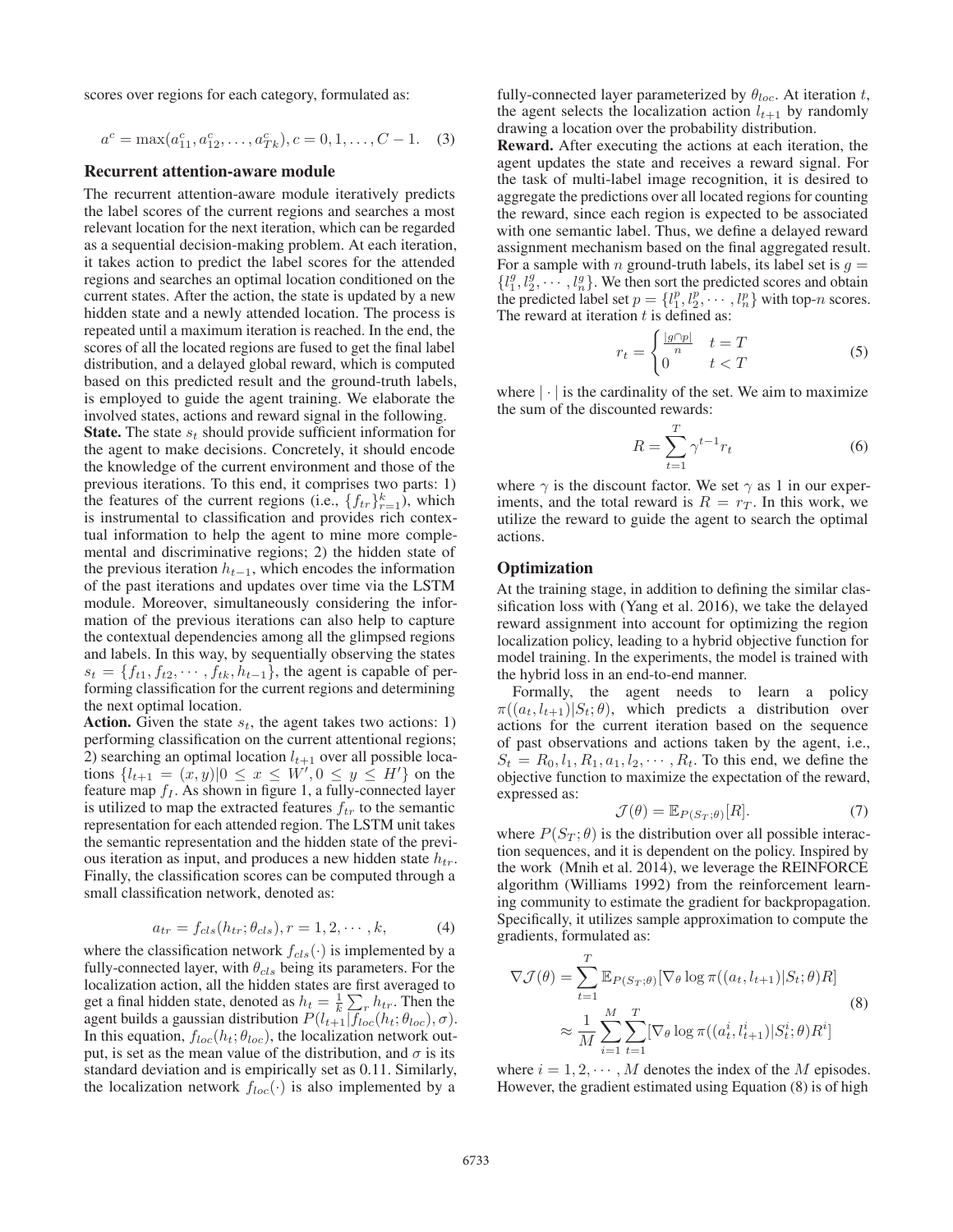variance, and consequently, the training process is difficult to converge. To solve this problem, we further employ the variance reduction strategy proposed in (Mnih et al. 2014) to obtain an unbiased low-variance gradient estimation.

The policy is learnt using the delayed reward signal, as the "best" action at each iteration is unavailable. In the context of multi-label recognition, the ground-truth labels for each sample exist. Thus, we further define a loss function following (Wei et al. 2016; Yang et al. 2016) as the extra supervision. Suppose there are  $N$  training samples, and each sample  $x_i$  has its label vector  $y_i = \{y_i^0, y_i^1, \ldots, y_i^{C-1}\}\$ .<br> $y_i^C$   $(c = 0, 1, \ldots, C-1)$  is assigned as 1 if the sample  $y_i$  ( $c = 0, 1, \ldots, C - 1$ ) is assigned as 1 if the sample<br>is annotated with the class label c, and 0 otherwise. The<br>ground-truth probability vector of the *i*-th sample is defined  $y_i^c$   $(c = 0, 1, \ldots, C - 1)$  is assigned as 1 if the sample ground-truth probability vector of the  $i$ -th sample is defined as  $\hat{p}_i = y_i/||y_i||_1$ , and the classification loss function is thus formulated as:

$$
\mathcal{L}_{\text{cls}} = \frac{1}{N} \sum_{i=1}^{N} \sum_{c=0}^{C-1} (p_i^c - \hat{p}_i^c)^2.
$$
 (9)

where  $p_i$  is the predicted probability vector and can be computed via:

$$
p_i^c = \frac{\exp(a_i^c)}{\sum_{c'=0}^{C-1} \exp(a_i^{c'})} c = 0, 1, ..., C-1.
$$
 (10)

## Experiments

In this section, we present extensive experimental results and comparisons that demonstrate the superiority of the proposed method. We also conduct experiments to carefully evaluate and discuss the contribution of the crucial components.

#### Experiment setting

Implementation details During training, all the images are resized to  $N \times N$ , and randomly cropped with a size of  $(N - 64) \times (N - 64)$ , followed by a randomly horizontal flipping, for data augmentation. In our experiments, we train two models with  $N = 512$  and  $N = 640$ , respectively. For the anchor strategy, we set 3 region scales with area  $80 \times 80$ ,  $160 \times 160$ ,  $320 \times 320$  for  $N = 512$  and  $100 \times 100$ ,  $200 \times 200$ ,  $400 \times 400$  for  $N = 640$ , and 3 aspect ratios of 2:1, 1:1, 1:2 for both scales. Thus,  $k$  is set as 9. Both of the models are optimized using the Adam solver with a batch size of 16, an initial learning rate of 0.00001, momentums of 0.9 and 0.999. During testing, we follow (Krizhevsky, Sutskever, and Hinton 2012) to perform ten-view evaluation across the two scales. Specifically, we first resize the input image to  $N \times N$  $(N = 512, 640)$ , and extract five patches (i.e., the four corner patches and the center patch) with a size of  $(N - 64) \times$  $(N - 64)$ , as well as their horizontally flipped counterparts. In the experiments, instead of repeatedly extracting features for each patch, we feed the  $N \times N$  image to the VGG16 ConvNet and crop the features on the conv5 3 features maps accordingly for each patch. In this way, the computational complexity is remarkably reduced. The model predicts a label score vector for each view, and the final result is computed as the average predictions over the ten views.

Evaluation metrics We first employ the average precision (AP) for each category, and the mean average precision (mAP) over all categories to evaluate all the methods. We also follow (Gong et al. 2013; Wang et al. 2016) to compute the precision and recall for the predicted labels. For each image, we assign top  $k$  highest-ranked labels to the image, and compare with the ground-truth labels. The precision is the fraction of the number of the correctly predicted labels in relation to the number of predicted labels; The recall is the fraction of the number of the correctly predicted labels in relation to the number of ground-truth labels. In the experiments, we compute the overall precision, recall,  $F1$  ( $OP$ , OR, OF1) and per-class precision, recall,  $F1$  (CP, CR,  $CF1$ ) for comparison, which can be computed as:

$$
OP = \frac{\sum_{i} N_i^c}{\sum_{i} N_i^p}, \qquad CP = \frac{1}{C} \sum_{i} \frac{N_i^c}{N_i^p}
$$
  
\n
$$
OR = \frac{\sum_{i} N_i^c}{\sum_{i} N_i^g}, \qquad CR = \frac{1}{C} \sum_{i} \frac{N_i^c}{N_i^g}
$$
  
\n
$$
OF1 = \frac{2 \times OP \times OR}{OP + OR}, \quad CF1 = \frac{2 \times CP \times CR}{CP + CR}
$$
  
\n(11)

where C is the number of labels,  $N_i^c$  is the number of images<br>that are correctly predicted for the *i*-th label  $N_i^p$  is the numthat are correctly predicted for the *i*-th label,  $N_i^p$  is the num-<br>her of predicted images for the *i*-th label  $N_i^g$  is the number ber of predicted images for the *i*-th label,  $N_i^g$  is the number<br>of ground truth images for the *i*-th label of ground truth images for the  $i$ -th label.

#### Comparison with state-of-the-art methods

To prove the effectiveness of the proposed method, we conduct comprehensive experiments on two widely used benchmarks: Pascal VOC 2007 (VOC07) (Everingham et al. 2010) and Microsoft COCO (MS-COCO) (Lin et al. 2014).

Performance on the VOC07 dataset The VOC07 dataset contains 9,963 images of 20 object categories, and it is divided into trainval and test sets. It is the most widely used benchmark for multi-label image recognition, and most competing methods have reported their results on this dataset. We compare our model against the following state-of-theart methods: FeV+LV (Yang et al. 2016), HCP (Wei et al. 2016), CNN-RNN (Wang et al. 2016), RLSD (Zhang et al. 2016), VeryDeep (Simonyan and Zisserman 2014) and CNN-SVM (Sharif Razavian et al. 2014). Note that we report the results of FeV+LV and HCP using VGG-16 ConvNet for fair comparisons. Following the competitors, we train our model on the trainval set and evaluate the performance on the test set.

The comparison results are summarized in Table 1. As shown, the previous best-performing methods are HCP and FeV+LV, both of which extract hundreds of object proposals, and then aggregate the features of these object proposals for multi-label recognition. They achieve mAPs of 90.9% and 90.6%, respectively. Different from these two methods, our model learns an optimal policy to locate a sequence of discriminative regions, while simultaneously trains classifiers to perform classification on these attended regions. In this way, our model can better explore the relations between semantic labels and attentional regions, leading to the performance improvement. Specifically, our model achieves a mAP of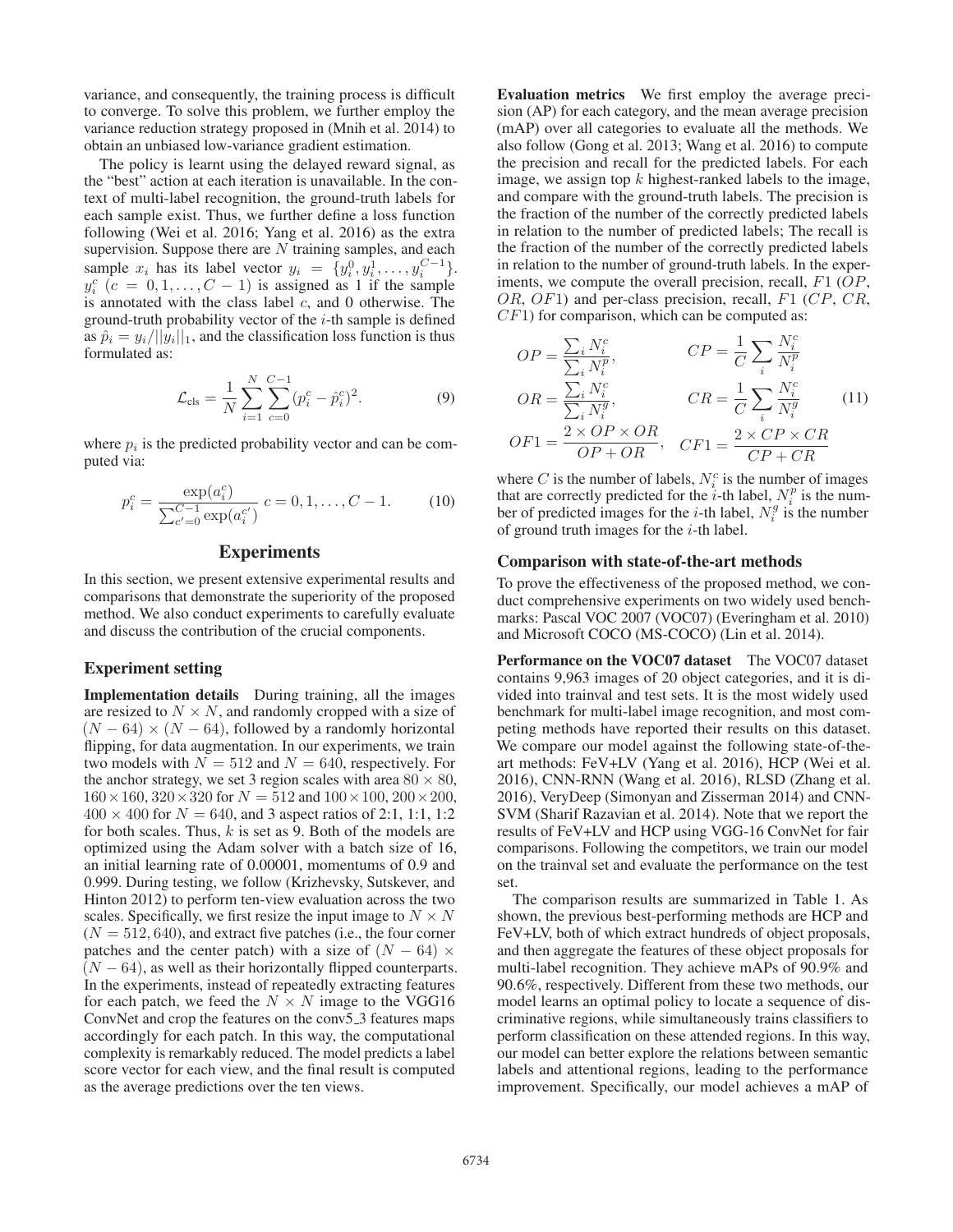| Methods      | aero | bike | bird | boat | bottle | bus  | car  | cat  | chair | cow  | table | dog   | horse | mbike | person | plant | sheep | sofa | train |      | mAP              |
|--------------|------|------|------|------|--------|------|------|------|-------|------|-------|-------|-------|-------|--------|-------|-------|------|-------|------|------------------|
| CNN-SVM      |      |      |      | 82.0 | 42.0   |      | 85.  | 81.6 | 59.9  | 58.5 | 66.5  | (1.8) | 81.8  | 78.8  | 90.2   | 54.8  | 71.1  |      |       | 71.8 | 73.9             |
| CNN-RNN      | 96.7 | 83.1 | 94.2 | 92.8 | 61.2   | 82.  | 89.  | 94.2 | 64.2  | 83.6 | 70.0  | 92.4  | 91.7  | 84.2  | 93.7   | 59.8  | 93.2  | 753  | 99.   | 78.6 | 84.0             |
| VeryDeep     | 98.9 | 95.0 | 96.8 | 95.4 | 69.7   | 90.4 | 93.5 | 96.0 | 74.2  | 86.6 | 87.8  | 96.0  | 96.3  | 93.1  | 97.2   | 70.0  | 92.1  | 80.3 | 98.   | 87.0 | 89. <sup>-</sup> |
| <b>RLSD</b>  | 96.4 | 92.7 | 93.8 | 94.  | 71 2   | 92.5 | 94.2 | 95.  | 74.3  | 90.0 | 74.2  | 95.4  | 96.2  | 92.   | 97.9   | 66.9  | 93.5  | Γ3.  | 97.5  | 87.6 | 88.5             |
| <b>HCP</b>   | 98.6 | 97.  | 98.0 | 95.6 |        | 94.  | 95.8 | 97.3 | 73.1  | 90.2 | 80.0  | 97.3  | 96.1  | 94.9  | 96.3   | 78.3  | 94.   | 76.2 | 97.9  | 91.5 | 90.9             |
| FeV+LV       | 97.9 | 97.0 | 96.6 | 94.6 | 73.6   | 93.9 | 96.5 | 95.5 | 73.7  | 90.3 | 82.8  | 95.4  | 97.   | 95.9  | 98.6   | 77.6  | 88.   | 78.0 | 98.3  | 89.0 | 90.6             |
| Ours (512)   | 98.6 | 96.9 | 96.3 | 94.8 | 74.    | 91.9 | 96.3 | 97.  | 76.9  | 91.4 | 86.2  | 96.6  | 96.4  | 93.   | 98.0   | 79.8  | 91.   | 83.  | 98.3  | 88.6 | 91.3             |
| Ours $(640)$ | 97.9 | 97.1 | 96.9 | 95.3 | 75 3   | 91.8 | 96.5 | 96.  | 76.8  | 91.0 | 85.6  | 95.7  | 96.0  | 93.5  | 98.2   | 81.0  | 92.7  | 80.6 | 98.2  | 89.0 | 91.3             |
| Ours         | 98.6 |      |      | 05   | 75.6   | 92.8 | 96.8 | 97.3 | 78.3  | 92.2 |       | 96.9  | 96.   | 93.6  | 98.5   | 81.6  | 93.   |      | -98   | 89.3 | 92.0             |

Table 1: Comparison results of AP and mAP in % of our model and the previous state of the art methods on the VOC07 dataset. The best results and second best results are highlighted in red and blue, respectively. Best viewed in color.

92.0%, suppressing all the previous state-of-the-art methods by a sizable margin. It is noteworthy that the performance with one single scale of 512 or 640 also performs better than existing methods, further demonstrating the superiority of our model.

| <b>Methods</b> | $C-P$ | $C-R$ | $C-F1$ | $O-P$ | O-R  | $O-F1$ |
|----------------|-------|-------|--------|-------|------|--------|
| WARP           | 59.3  | 52.5  | 55.7   | 59.8  | 61.4 | 60.7   |
| <b>CNN-RNN</b> | 66.0  | 55.6  | 60.4   | 69.2  | 66.4 | 67.8   |
| <b>RLSD</b>    | 67.6  | 57.2  | 62.0   | 70.1  | 63.4 | 66.5   |
| Ours (512)     | 77.5  | 56.8  | 65.6   | 83.0  | 61.2 | 70.5   |
| Ours $(640)$   | 77.9  | 56.3  | 65.4   | 83.5  | 61.0 | 70.5   |
| Ours           | 78.8  | 57.2  | 66.2   | 84.0  | 61.6 | 71.1   |

Table 2: Comparison results of our model and the previous state of the art methods on the MS-COCO dataset. The best and second best results are highlighted in red and blue, respectively. Best viewed in color.

Performance on the MS-COCO dataset The MS-COCO dataset is originally built for object detection and has also been used for multi-label recognition recently. It is a larger and more challenging dataset, which comprises a training set of 82,081 images and a validation set of 40,137 images from 80 object categories. We compare our model with three state-of-the-art methods, i.e., CNN-RNN (Wang et al. 2016), RLSD (Zhang et al. 2016) and WARP (Gong et al. 2013), on this dataset. Our method and all the competitors are trained on the train set and evaluated on the validation set since the ground truth labels of the test set are unavailable. Following (Wang et al. 2016), when computing the precision recall metrics, we select the top 3 labels for each image. We also filter out the labels with probabilities lower than a pre-defined threshold (0.1 in our experiments), so the label number of some images would be less than 3.

The comparison results of the overall precision, recall, F1, per-class precision, recall, F1 are reported in Table 2. Our model significantly outperforms previous methods. Specifically, it achieves a per-class  $F1$  score of 66.2%, an overall  $F1$ score of 71.1%, beating the previous best method by 4.2% and 3.3%, respectively. Similarly, the performance using single scale is still higher than those of other methods.

#### Ablation Study

In this subsection, we perform ablative studies to carefully evaluate and discuss the contribution of the critical components of our proposed model.

Effectiveness of the attentional regions The key component of our method is the recurrent attention-aware module that automatically locates the discriminative regions. In this part, we further implement two baseline methods to verify the effectiveness of the attentional regions. The first method replaces the locations attended by our model with randomly selected locations, and it also utilizes 9 anchors for each location. The second method utilizes the representative object proposals as the informative regions to replace the attended regions for classification. This method first employs Edge-Box (Zitnick and Dollár 2014) to extract proposals and adopts non-maximum suppression with a threshold of 0.7 on them based on their objectness scores to exclude the seriously overlapped proposals. The proposals with the top 5 scores are selected. Table 3 presents the comparison results. Our attentional model evidently outperforms these two baseline methods.

| Method    | $mAP(\%)$ |
|-----------|-----------|
| random    | 89.0      |
| proposal  | 88.6      |
| attention | 90.2      |

Table 3: Comparison of mAP in % of our model with attentional regions, proposals, and random regions on the VOC07 dataset. The results are evaluated using single-view with the scale of  $512 \times 512$ .

Significance of adopting the LSTM To demonstrate the significance of adopting the LSTM, we have conducted two experiments and reported the results in Table 4. First, we use the LSTM to locate the regions while removing the classification branch and independently classifying the regions by designing a network, obtaining a lower mAP of 90.0%. We further remove the LSTM and also predict the locations independently, obtaining an even lower mAP of 89.6%. These results show the contextual dependencies among the attentional regions captured by the LSTM is crucial for improving the region localization accuracy as well as the multi-label classification accuracy.

Effectiveness of multiple regions with variable scales and aspect ratios As general objects vary dramatically in scale and aspect ratio, we extract 9 regions with 3 scales and 3 aspect ratios, at each iteration. We first visualize some examples of the located regions at each iteration in Figure 2. As shown, different regions can indeed find objects with different scales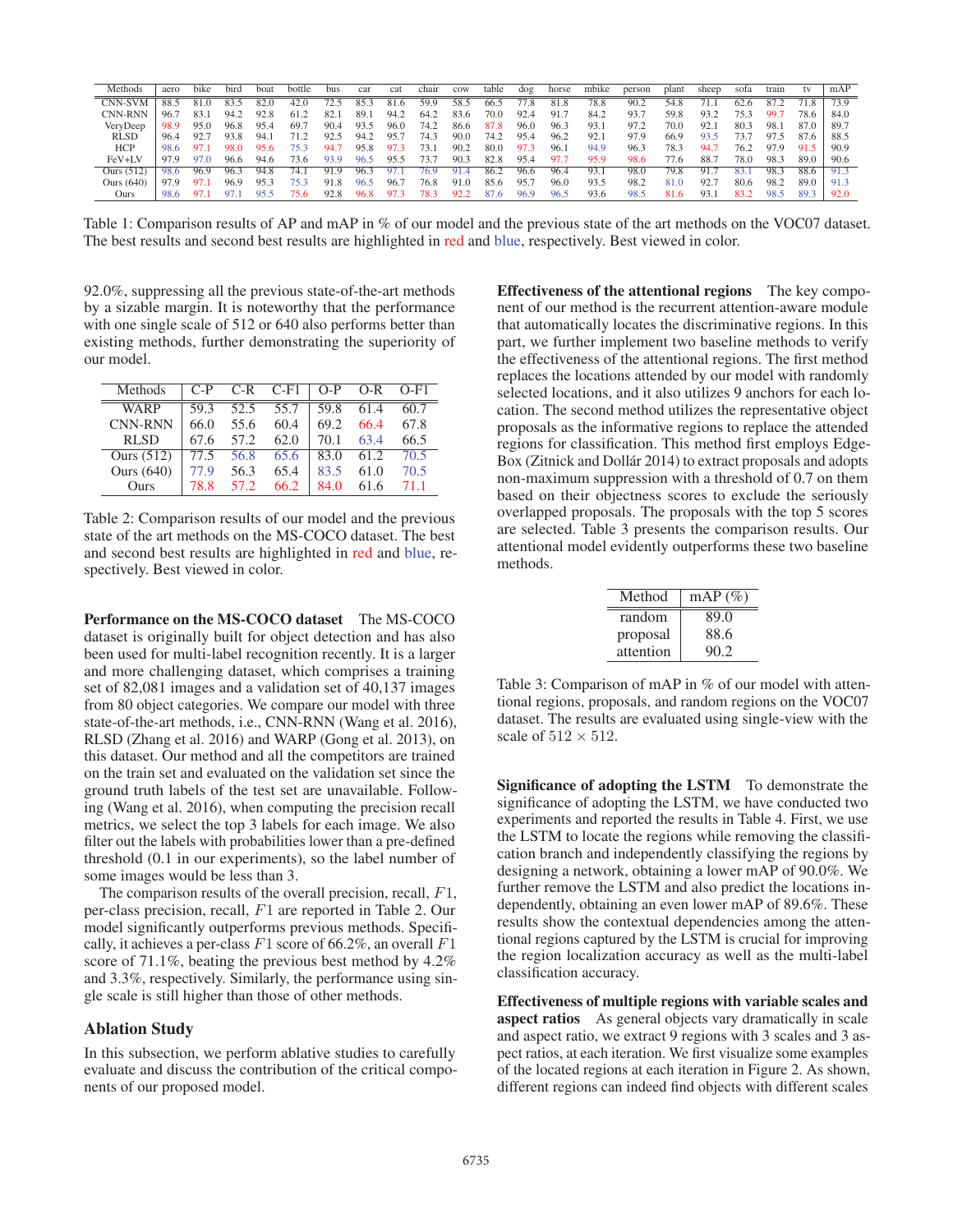| method | $mAP(\%)$ |
|--------|-----------|
| Ours-A | 89.6      |
| Ours-B | 90.0      |
| Ours-C | 913       |

Table 4: Comparison of mAP in % of using different methods for localization and classification. We report the results using LSTM for both classification and localization (Ours-C), using LSTM for localization but not for classification (Ours-B), and not using LSTM (Ours-A). The results are evaluated using ten-view with the scale of  $512 \times 512$ .

and aspect ratios. For example, the first image in Figure 2 contains a man and a boat, which vary significantly in scale and aspect ratio. However, both of them can be well located. Concretely, the region with the largest scale and ratio of 2:1 well locates the boat at iteration 4, while the region with the middle scale and ratio of 1:2 can catch the man at iteration 5. The located regions of the second image also exhibit similar results.



Figure 2: Visualization of the located regions at each iteration. The attentional regions can well locate most semantic objects in the images.

To clearly validate its advantage, we further conduct an experiment that extracts one single region at each location and re-trains the model for comparison. Specifically, we utilize the input image scale of  $512 \times 512$ , and for each predicted location, one region with the size of  $224 \times 224$  is extracted. The comparison results are depicted in Table 5. It shows that using multiple regions at each iteration leads to better classification performance.

| Method           | $mAP(\%)$ |
|------------------|-----------|
| multiple regions | 91.3      |
| single region    | 90.9      |

Table 5: Comparison of mAP in % of our model that extract multiple and single regions at each iteration on the VOC07 dataset. The results are evaluated using ten-view with the scale of  $512 \times 512$ .

Analysis of increasing the recursive iteration In this part, we explore the effect of using different recursive iterations T. To this, we train our model with different iterations, i.e.,  $T = 1, 5, 10$ , and report the experimental results in Table 6. When the iteration increases from 1 to 5, the performance has a notable improvement since the located regions may cover

more discriminative objects. However, when further increasing the iteration number, the performance does not improve. One possible reason is that when the iteration is greater than 5, the agent has almost mined out all discriminative regions, and locating more regions make litter sense or even bring noise and redundant computation. Thus, in our experiments, the iteration number is set as 5 to better balance the efficiency and effectiveness.

|    | $mAP(\%)$ |
|----|-----------|
|    | 90.9      |
|    | 91.3      |
| 10 | 91.3      |

Table 6: Comparison of mAP in % of our model using different recursive iterations on the VOC07 dataset. The results are evaluated using ten-view with the scale of  $512 \times 512$ .

## Efficiency analysis

Efficiency is another important metric for the real-world systems. In this part, we analyze the execution time of our model and the previous state-of-the-art methods. We test our model on a desktop with a single NVIDIA GeForce GTX TITAN-X GPU. It takes about 150ms for ten-view evaluation for scale 512 and about 200 ms for scale 640. Thus, the execution time of our method is about 350ms per image. However, recent proposal-based methods, e.g., HCP (Wei et al. 2016) and FeV+LV (Yang et al. 2016), need to compute the proposals and repeat processing hundreds of proposals using the deep CNNs, rendering them extremely inefficient. As shown in (Wei et al. 2016), these methods may take about 10s to process an image on a similar GPU environment, about  $30\times$  slower than ours.

#### **Conclusion**

In this paper, we propose a recurrent attention reinforcement learning framework that is capable of automatically locating the attentional and informative regions regarding classification, and predicts the label scores over all attentional regions. We formulate the region localization process as a sequential decision-making problem and resort to reinforcement learning technique to optimize the proposed framework with merely image-level labels in an end-to-end manner. Compared to the previous proposal-based methods, our method can better explore the interaction between semantic labels and attentional regions, while explicitly capturing the contextual dependencies among these regions. Extensive experimental results and evaluations on two large-scale and challenging benchmarks, i.e., Pascal VOC and MicroSoft COCO, well demonstrate the superiority of our proposed method on both accuracy and efficiency.

## References

Ba, J.; Mnih, V.; and Kavukcuoglu, K. 2014. Multiple object recognition with visual attention. *arXiv preprint arXiv:1412.7755*.